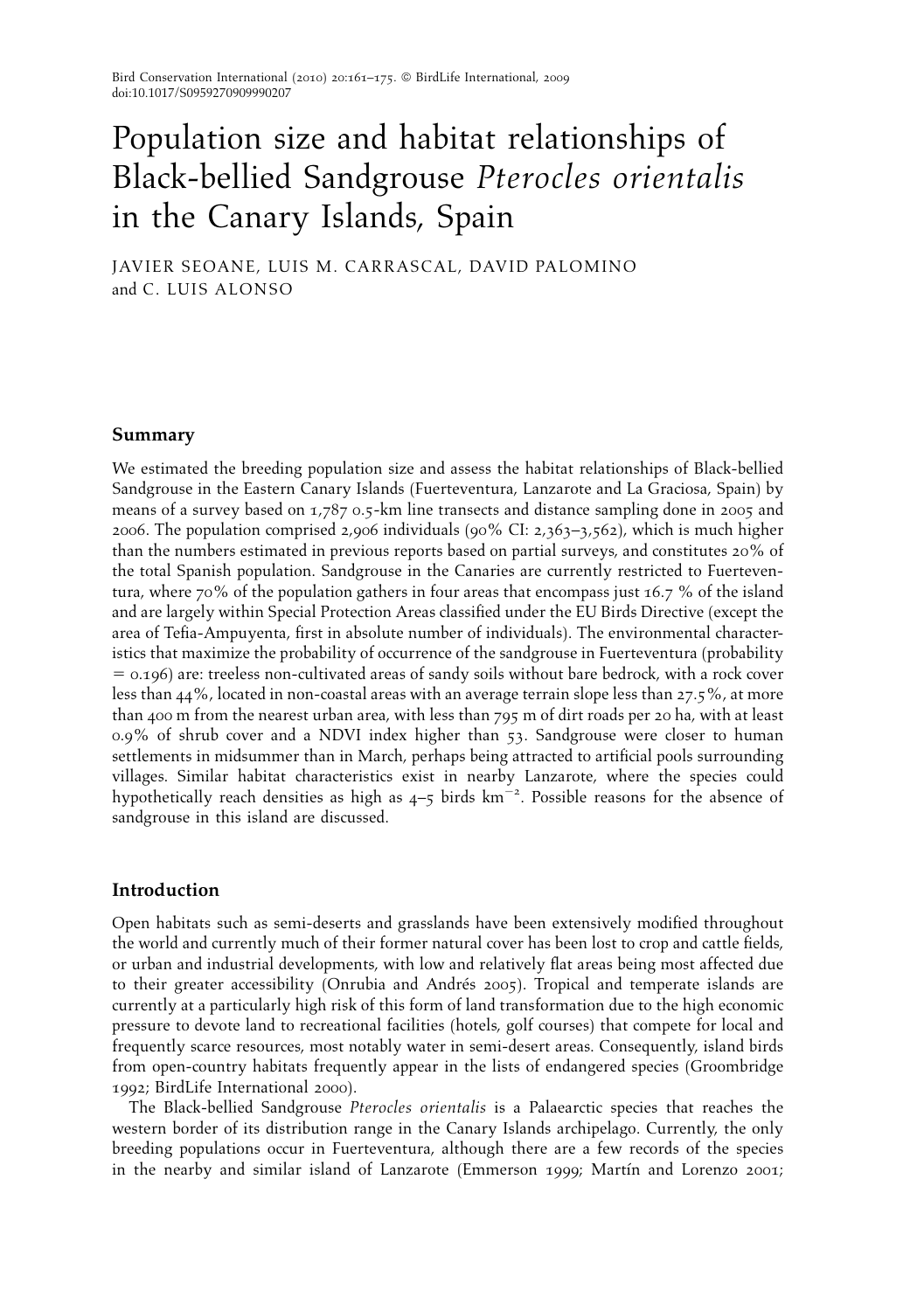Emmerson and Lorenzo 2007). It occupies open, arid semi-desert and steppe habitats where it forages for seeds on the ground in variable-sized flocks, which can be most easily detected when flying to pools and creeks where they gather for watering (De Juana 1997). Western Palaearctic populations (P. o. orientalis) have been estimated at 62,000 pairs, mainly distributed in the strongholds of Turkey (25,000–50,000 pairs; BirdLife International 2004) and Spain (7,824– 13,273 pairs; Suárez et al. 2006). It is classified as 'Vulnerable' in the Red Book of Spanish Birds because of a decline in extent of occurrence and negative population trends (Suárez and Herranz 2004). In the Canary Islands, however, it has never been adequately researched, and there is an urgent need for an accurate census of its population and knowledge of its habitat preferences to support planning and assessment, given the increasing pressure for land-use transformation in the archipelago (Fernández-Palacios and Martín Esquivel 2001).

In this study, we estimate the population size and identify the more important areas for Blackbellied Sandgrouse in the Canary Islands. We also model the habitat preferences of the species in Fuerteventura and apply the results to the nearby island of Lanzarote in order to identify potential breeding areas and discuss how many birds they could harbour and why they are currently unoccupied.

## Methods

#### Study area

Fuerteventura is an eastern island of the Canary archipelago (area 1,730 km²; 28°27'N, 14°00'W), lying only 100 km from the North African coast. It shows a smooth relief (highest altitude 807 m) in accordance with its ancient geological origins (20–22 million years) and subsequent erosion, since the volcanic activity of the island is almost extinct. The combined effects of direct Saharan influence on climate and a prevailing flat topography result in a dominance of scarcely vegetated arid landscapes, which have been extensively grazed (mainly by goats) and cultivated. The impoverished plant communities mostly consist of a few species of xerophytic shrubs (Launaea arborescens, Lycium intricatum, Salsola vermiculata, Suaeda spp. and Euphorbia spp.), therophytic forbs and several perennial grass species. The only natural woodlands are small and patchily located tamarisk Tamarix canariensis and palm Phoenix canariensis groves. The degree of development of vegetated areas is relatively diverse due to local conditions, such as humidity, slope of terrain, soil characteristics, goat grazing, and human uses. With regard to soil lithology and compactness, the study areas also comprise a broad range of conditions, from stony lava fields to loose sand dunes (Rodríguez et al. 2000; Fernández-Palacios and Martín Esquivel 2001). Just 12 km to the north, the island of Lanzarote shares the volcanic origin, climatic characteristics and many of its general habitat attributes with Fuerteventura, but is smaller (846 km<sup>2</sup> ), lower (maximum altitude 846 m), younger (16–19 million years) and has a higher proportion of its surface covered by lava fields. The volcanic island of La Graciosa, 2 km north of .<br>Lanzarote, completes our study area with a smaller area (18.7 km²) mainly occupied by sandy areas and small hills (maximum altitude 266 m) covered by bushes (see Fernández-Palacios and Martín-Esquivel 2001 for more details).

#### Bird and habitat data

Breeding bird surveys in the islands were carried out during the periods 12–26/02/2005 (Lanzarote), 22–23/02/2005 (La Graciosa) and 05/03/2005–09/04/2005 and 05/03/2006–14/03/ 2006 (Fuerteventura). The phenology of the species is little known, but recent accounts report March to July as the breeding season, so we feel confident the survey covered the early breeding period (Martín and Lorenzo 2001; Emmerson and Lorenzo 2007). Moreover, the average flock size of the species was 2.62 sandgrouse  $(SD = 1.57)$ , the interquartile range was 2–3 birds, and the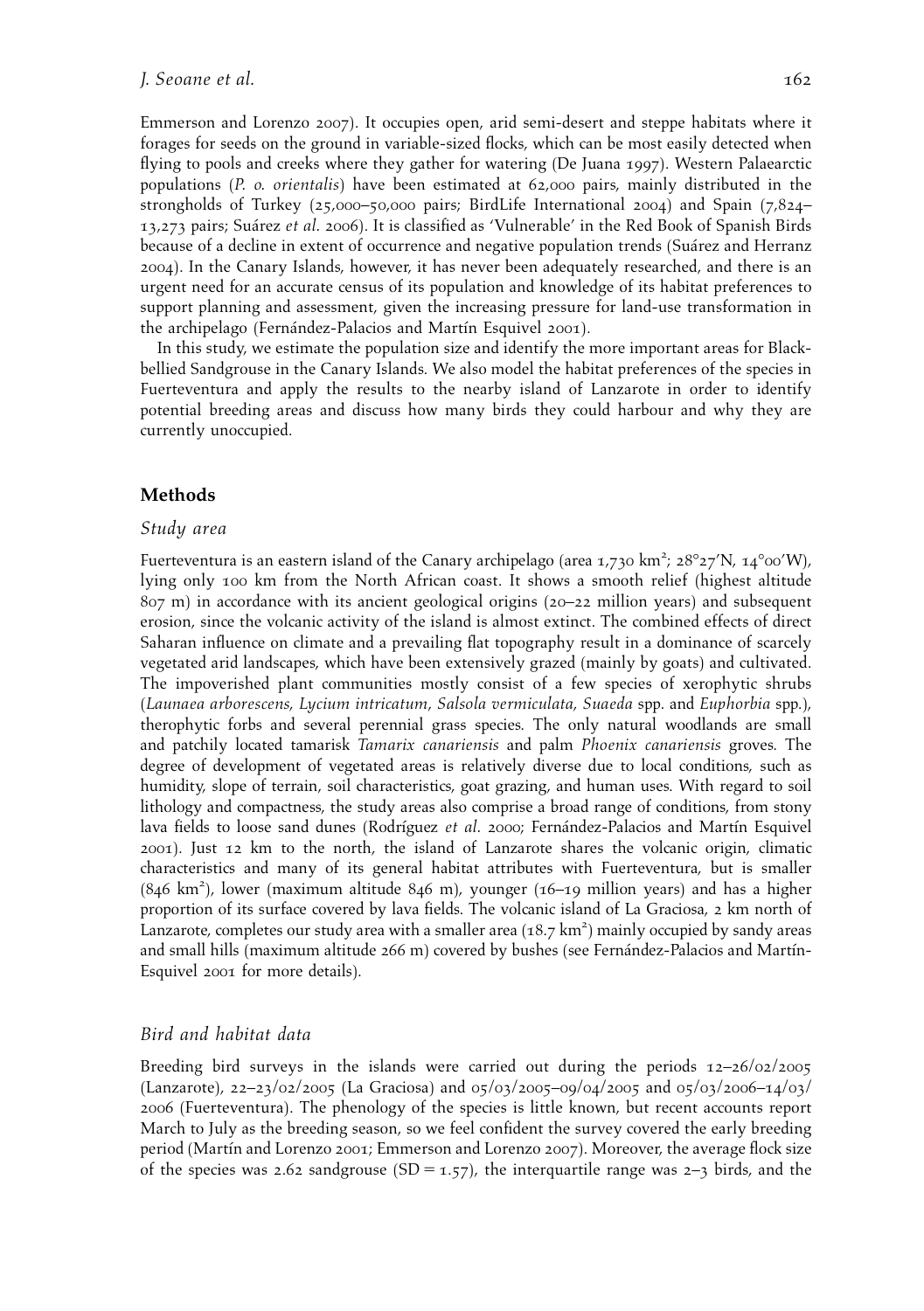percentage of flocks with four or fewer sandgrouse was 90.8% in Fuerteventura during the census period ( $n = 152$  near contacts at less than 100 m from the observer, for which it is highly probable that all birds were detected). These figures are nearly identical to those reported for the species during the breeding season in the Iberian Peninsula (De Borbón *et al.* 1999:  $78-85\%$  of flocks with 1–4 birds in June and July, average of three birds per flock during the breeding season).

The survey method used was the line transect, frequently used in extensive assessments of abundance, general distribution patterns and habitat preferences of birds, (Bibby et al. 2000), which we have previously used to assess land bird populations in the Canary Islands (e.g., Carrascal et al. 2006; Palomino et al. 2008). Line transects of 0.5 km (geolocated and measured by means of GPS) were performed across the whole island (Figure 1), including all of the main non-urban habitats: barren lava fields, shrubby steppe-like plains, stony/sandy desert areas, traditional cultivations, hilly/mountain slopes, and gullies. Line transects were carried out on windless and rainless days, walking cross-country or on dirt tracks at a low speed  $(1-3)$  km h<sup>-1</sup> approximately), during the first four hours after dawn and the two and a half hours before dusk.

Additionally, to assess seasonal changes in the distribution/abundance of the Black-bellied Sandgrouse, a habitat-stratified selection of 602 transects was repeated in the post-breeding period of 2006 (7–15/08/2006). The sampling locations and the approximate number of transects to gather on them, were roughly determined in proportion to the surface in the islands of each type of main landscape types. Apart from the mere availability of a safe place to park, the starting point of each sampling line was randomly determined. Next, the observers walked through the target area trying: a) to perform 0.5 km transects as homogeneous as possible; b) to attain an extensive cover of the surveyed area. The transect lines were not biased by an *a priori* potential of the habitat to harbour Black-bellied Sandgrouse, because this field work was not exclusively focused in sampling this species, and because most locations were so intensively sampled that there is little room for any geographical bias.

To assess whether the current absence (or scarcity) of a breeding population from the rest of the eastern islands can be explained by differences with regard to particular habitat variables on Fuerteventura, we also performed 594 line transects in Lanzarote and 77 in La Graciosa during 2005 in semidesert areas that we deemed more suitable for the species. For each bird heard or seen, the perpendicular distance to the observer's trajectory was estimated (overflying birds were disregarded) to later obtain estimates of detectability and density (Buckland et al. 2008). Previous training with a laser rangefinder helped to reduce inter-observer variability in distance estimates.

We measured habitat characteristics by averaging three visual estimations on 25-m radius circular plots located at 125, 250 and 375 m along the line transect. These variables were: coverage of grass, annual forbs, shrubs, and trees (%); mean height of the shrub layer (cm); rocky cover (%); soil typology (according to the following classes: 0-lava fields, 1-stone/gravel soils, 2-compact soils, 3-sandy soils, and 4-loose sand dunes); and altitude above sea level (measured with GPS units). The amount of any agricultural land-use (%) was estimated in two 250-m width bands on both sides of the transects. Other variables were measured on 1:25,000 maps: the distances from the centre of each transect to the nearest paved road (m) and the nearest city (m); the length of paved roads (m) and dirt tracks (m) within circles of radius 250-m centred on each transect; and the maximum slope terrain in a circle of radius 250-m. Finally, we also used a normalized difference vegetation index (NDVI, range  $o$ -255) as a radiometric index of photosynthetic activity (the larger the value, the more vigorous vegetation). Raw data were ten-day synthesis at  $1 \text{ km}^2$  spatial resolution obtained from the sensor VEGETATION on board the SPOT satellite (available freely at http://free.vgt.vito.be/). We built monthly maximum composite of NDVI images, averaged from 1999 to 2004 (cloudy pixels were assigned a value of zero in the ten-day images, so they were never selected as the monthly maximum used to build the composite). These values were assigned afterwards to transects.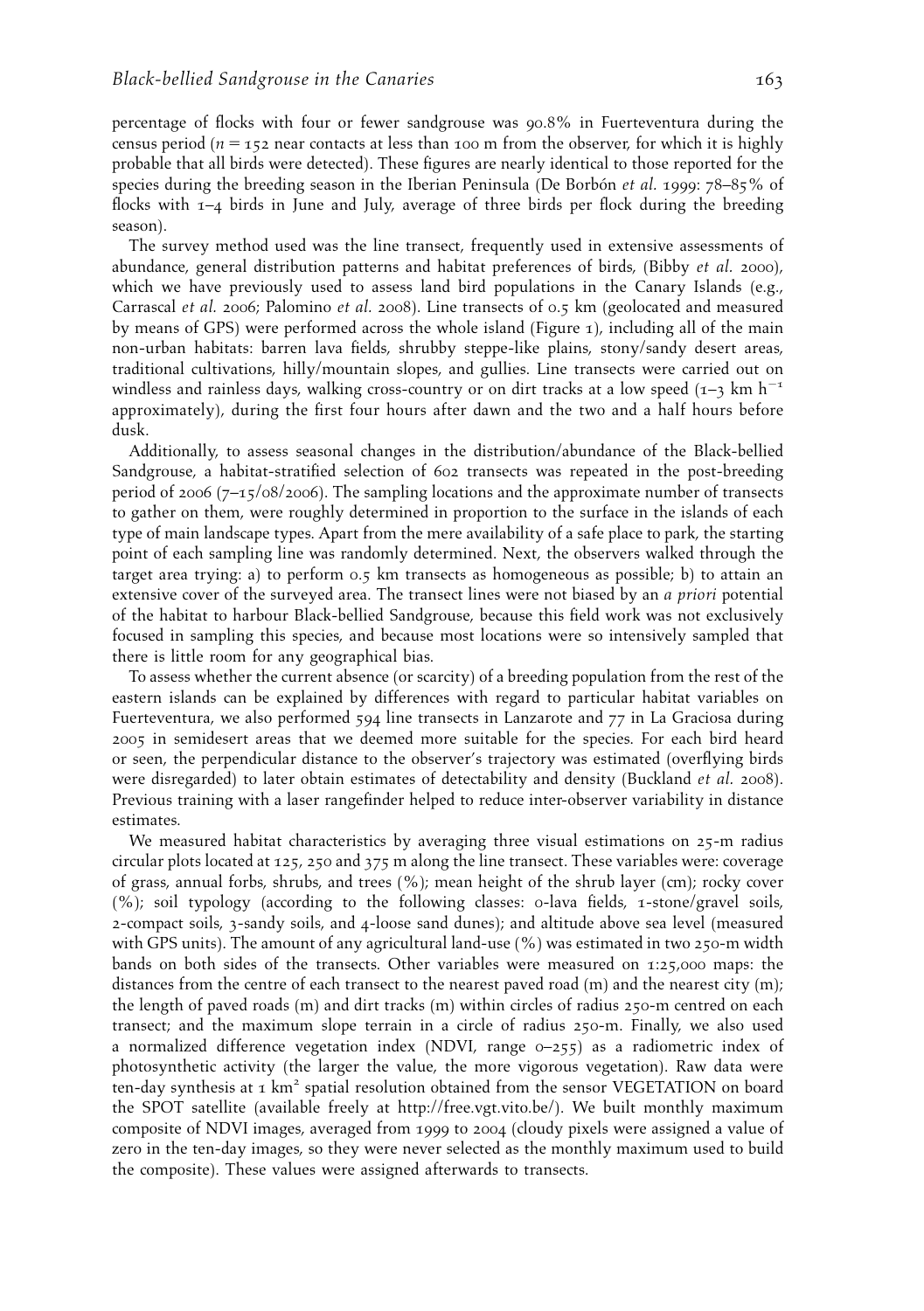

Figure 1. Location of a) the study area, b) the geographical strata (light lines) and the centres of line transects (dots) in Lanzarote, La Graciosa (above) and Fuerteventura (below) c) samples where Black-bellied Sandgrouse were detected. Areas that could not be surveyed are in grey.

Transects were grouped in 18 strata in Fuerteventura, 11 in Lanzarote and just 1 in La Graciosa according to habitat characteristics and geographical proximity (Figure 1). Table 1 summarizes the range and mean values for these variables in both islands and Table 2 shows the sampling effort and area covered by each stratum.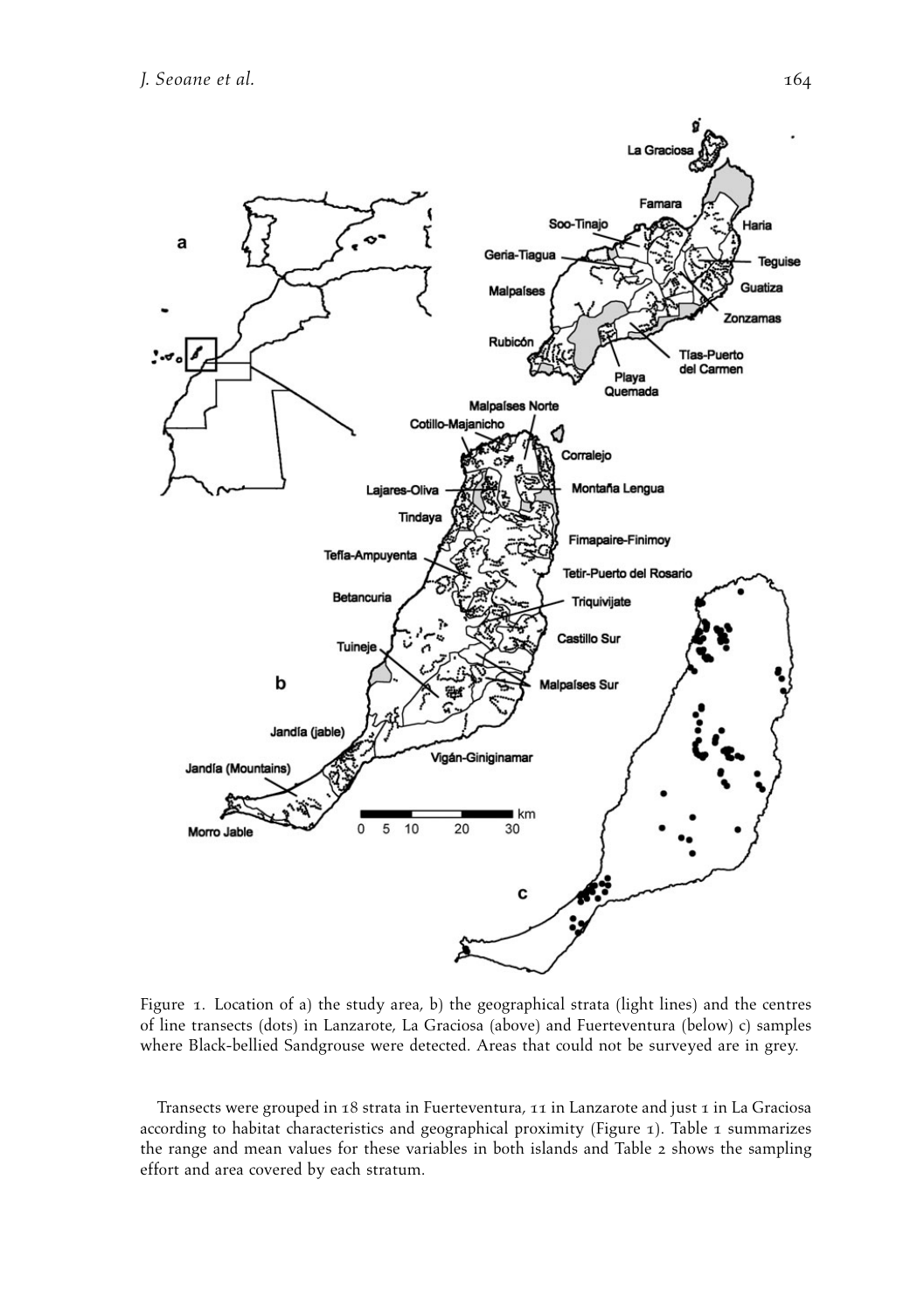Table 1. Environmental characteristics (mean  $\pm$  standard deviation and range) of the sampled areas in Lanzarote and Fuerteventura (eastern Canary Islands). See Figure 1 for their respective location. Number of 0.5-km transects is 1,184 for Fuerteventura and 594 for Lanzarote. ALTITUDE: mean altitude above sea level (m); SLOPE: average slope of the terrain (%); ROCK COVER: cover of rocks and stones (%); SOIL INDEX: index size of soil grain (0: volcanic soils; 1: stony soils; 2: compact sandy soils; 3: sandy soils; 4: loose dunes); DMIN-URBAN: minimum distance to the nearest city (m); DMIN-ROAD: minimum distance to the nearest paved road (m); L-TRACKS: length of unpaved tracks (m) per 20 ha; L-ROADS: length of paved roads (m) per 20 ha; FORBS COVER: cover of forbs (%); GRASS COVER: cover of grass (%); SHRUB COVER: cover of shrubs (%; mostly chamaephytes and small phanerophytes of genus Suaeda, Salsola, Launaea, Lycium and Euphorbia); H-SHRUB: mean height of shrubs (cm). TREE COVER: cover of trees (%; mainly Tamarix canariensis and Phoenix canariensis). NDVI: normalized difference vegetation index; AGRIC. COVER: cover with agricultural uses (%).

|                    | <b>FUERTEVENTURA</b> |           |         | LANZAROTE      |        |           |                | LA GRACIOSA    |        |           |                |                |
|--------------------|----------------------|-----------|---------|----------------|--------|-----------|----------------|----------------|--------|-----------|----------------|----------------|
|                    | mean                 | <b>SD</b> | min     | max            | mean   | <b>SD</b> | min            | max            | Mean   | <b>SD</b> | min            | max            |
| <b>ALTITUDE</b>    | 147.1                | 107.5     | 1       | 584            | 141.7  | 101.6     | $\overline{2}$ | 481            | 42.2   | 21.4      | 11             | 96             |
| <b>SLOPE</b>       | 11.5                 | 12.0      | $\circ$ | 73             | 7.0    | 6.9       | $\circ$        | 42             | 8.8    | 7.8       | 1              | 37             |
| ROCK COVER         | 27.8                 | 24.6      | $\circ$ | 100            | 25.4   | 29.6      | $\circ$        | 100            | 15.0   | 23.7      | $\circ$        | 90             |
| <b>SOIL INDEX</b>  | 2.4                  | 0.9       | $\circ$ | $\overline{4}$ | 2.2    | 1.1       | $\circ$        | $\overline{4}$ | 3.0    | 0.9       | 1              | 4              |
| DMIN-URBAN         | 2766.2               | 2097.0    | $\circ$ | 14828          | 1877.2 | 1285.2    | $\circ$        | 7966           | 2615.0 | 1490.6    | 44             | 5371           |
| DMIN-ROAD          | 1240.7               | 940.4     | $\circ$ | 5400           | 950.4  | 956.9     | $\circ$        | 6000           | 5588.6 | 1471.3    | 2929           | 8572           |
| L-TRACKS           | 204.5                | 288.0     | $\circ$ | 1850           | 321.9  | 298.1     | $\circ$        | 1210           | 186.7  | 239.2     | $\circ$        | 900            |
| L-ROADS            | 46.2                 | 141.1     | $\circ$ | 1100           | 68.8   | 161.7     | $\circ$        | 1000           | 0.0    | 0.0       | $\circ$        | $\circ$        |
| <b>GRASS COVER</b> | 3.6                  | 7.6       | $\circ$ | 68             | 5.0    | 10.4      | $\circ$        | 75             | 0.0    | O.4       | $\circ$        | 3              |
| <b>FORBS COVER</b> | 11.4                 | 11.8      | $\circ$ | 70             | 12.7   | 13.6      | $\circ$        | 100            | 5.3    | 8.4       | $\circ$        | 56             |
| <b>SHRUB COVER</b> | 9.5                  | 7.9       | $\circ$ | 57             | 6.2    | 6.3       | $\circ$        | 45             | 14.6   | 7.7       | $\overline{4}$ | 4 <sup>2</sup> |
| H-SHRUB            | 0.3                  | O.3       | $\circ$ | $\overline{2}$ | O.2    | O.2       | $\circ$        | 1              | O.3    | 0.1       | $\circ$        | $\mathbf I$    |
| TREE COVER         | 0.5                  | 2.5       | $\circ$ | 34             | 0.0    | O.O       | $\Omega$       | $\circ$        | O.O    | 0.0       | $\circ$        | $\circ$        |
| <b>NDVI</b>        | 61.0                 | 9.5       | 30      | 103            | 59.9   | 10.7      | 39             | 110            | 58.7   | 8.7       | 48             | 90             |
| AGRIC. COVER       | 1.0                  | 6.9       | $\circ$ | 90             | 8.7    | 21.4      | $\circ$        | 100            | O.2    | 1.7       | $\circ$        | 15             |

#### Population size estimates

To estimate population size, we first obtained an estimate of the density in each stratum. In order to do this, we used distance sampling methods to build a model for the detectability of the species, and then consider the actual counts adjusted for this previous model (Thomas et al. 2002). For calculating the detection model, the detection distances (i.e., the perpendicular distances from the transect line at which birds were detected) were right-truncated, thus excluding outliers as recommended by Buckland et al. (2001). Then six models were fitted, all of them commonly used to explain the loss of detectability as a function of the distance from the transect line (the further the distance, the lower the probability of detecting a given individual), and the respective probabilities of detection within strips of width equal to the truncated distance were estimated. We calculated a global detection probability function, applied to every stratum. Models were evaluated according to AICc and given weights as:  $Wi = exp(-0.5\Delta AICc)/\Sigma exp(-0.5\Delta AICc)$ (Burnham and Anderson 2002). Detectability models were built with Distance 5.0 software (Thomas et al. 2004).

We estimated confidence intervals for the abundance by applying a randomization procedure. First, we generated 2,000 random values of probability of detection which lay within the confidence intervals given by Distance. Then we generated the same number of random bootstraps of the transects within each stratum to estimate the average number of sandgrouse recorded per 500 m transect (Davison and Hinkley 1997). The density in each trial was calculated according to the probability of detection randomly assigned to that trial (and considering the truncation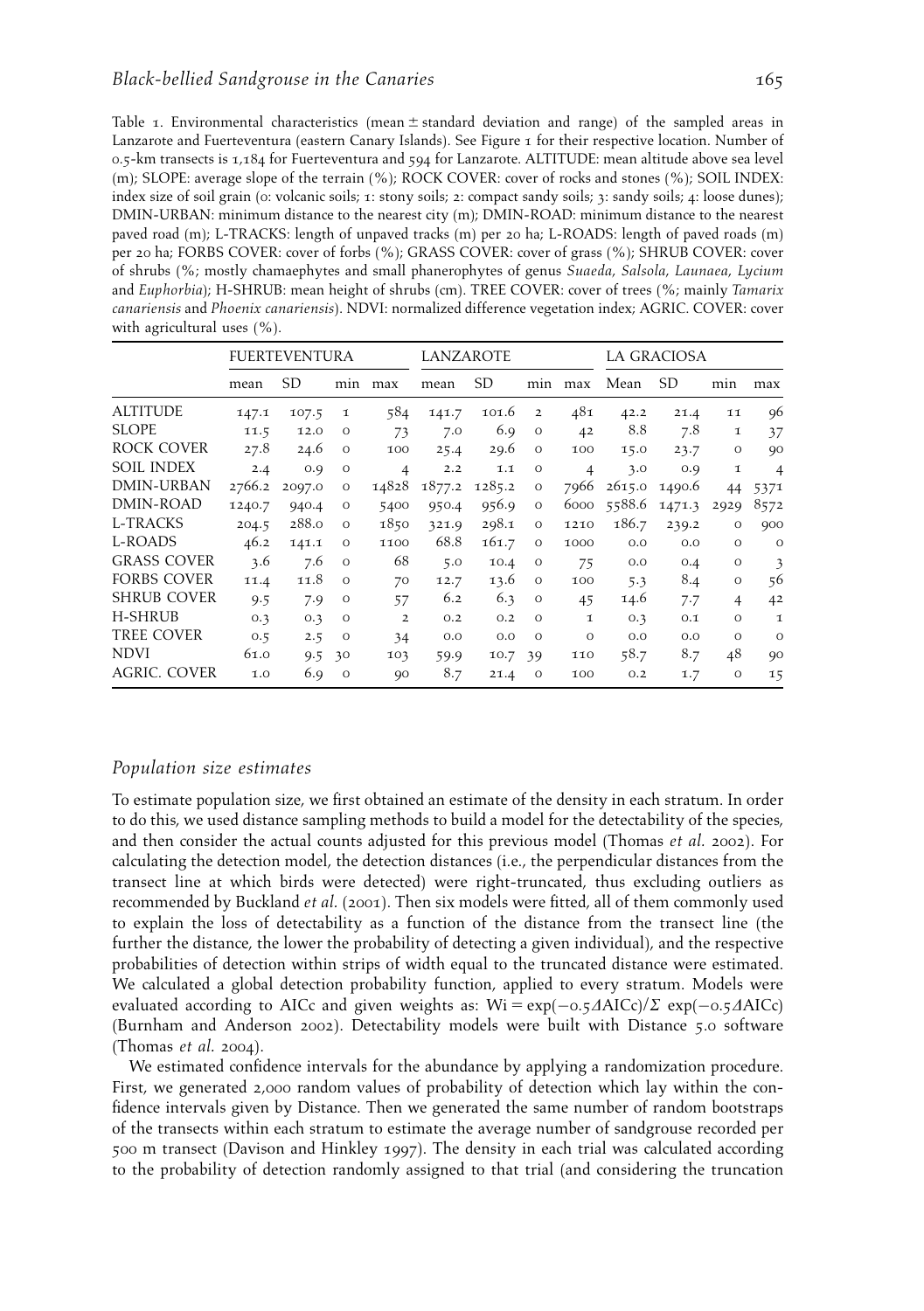Table 2. Sampling effort per stratum (Effort: in number of 0.5-km transects) and summary of sampling results. For each stratum, it is given the area (km², excluding urban areas from strata in Figure 1) along with the estimated density of individuals (number of birds  $\rm km^{-2})$ , the observed frequency (proportion of transects in which the species was detected) and the predicted frequency according to the classification tree model. Finally, the predicted density is given, according to the linear relationship between the density and the natural logarithm of one minus the frequency (that is, the observed frequency in Fuerteventura and the predicted frequency for Lanzarote and La Graciosa:  $r = 0.943$ ,  $n = 18$  strata in Fuerteventura, birds km<sup>-2</sup> = -41.96·ln[1-frequency]).

| Stratum                  | Effort | Area<br>(km <sup>2</sup> ) | Observed<br>$\frac{birds}{km^{-2}}$ | Observed<br>frequency | Predicted<br>frequency | Predicted<br>$\rm{birds}/\rm{km}^{-2}$ |
|--------------------------|--------|----------------------------|-------------------------------------|-----------------------|------------------------|----------------------------------------|
| Fuerteventura            |        |                            |                                     |                       |                        |                                        |
| Betancuria               | 114    | 331                        | 0.18                                | 0.01                  | 0.01                   | 0.42                                   |
| Castillo Sur             | 46     | 47                         | 1.74                                | 0.04                  | 0.11                   | 4.89                                   |
| Corralejo                | 69     | 19                         | 0.00                                | 0.00                  | 0.08                   | 3.50                                   |
| Cotillo-Majanicho        | 26     | 12                         | 7.88                                | 0.12                  | 0.09                   | 3.96                                   |
| Fimapaire-Finimoy        | 80     | 50                         | 3.12                                | 0.05                  | 0.13                   | 5.84                                   |
| Jandía (Jable)           | 103    | 68                         | 7.54                                | 0.18                  | 0.09                   | 3.96                                   |
| Jandía (Mountains)       | 41     | 100                        | 0.00                                | 0.00                  | 0.00                   | 0.00                                   |
| Lajares-Oliva            | 63     | 34                         | 6.46                                | 0.19                  | 0.12                   | 5.36                                   |
| Malpaíses Norte          | 72     | 94                         | 0.00                                | 0.00                  | 0.01                   | 0.42                                   |
| Malpaíses Sur            | 14     | 43                         | 0.00                                | 0.00                  | 0.00                   | 0.00                                   |
| Montaña Lengua           | 37     | 20                         | 0.00                                | 0.00                  | 0.04                   | 1.71                                   |
| Morro Jable              | 17     | 20                         | 3.02                                | 0.06                  | 0.07                   | 3.05                                   |
| Tefía-Ampuyenta          | 85     | 75                         | 8.68                                | 0.13                  | 0.11                   | 4.89                                   |
| Tetir-Puerto del Rosario | 60     | 163                        | 0.00                                | 0.00                  | 0.03                   | 1.28                                   |
| Tindaya                  | 106    | 52                         | 7.01                                | 0.17                  | 0.16                   | 7.32                                   |
| Triquivijate             | 106    | 57                         | 8.47                                | 0.18                  | 0.16                   | 7.32                                   |
| Tuineje                  | 91     | 116                        | 1.38                                | 0.03                  | 0.04                   | 1.71                                   |
| Vigán-Giniginámar        | 63     | 200                        | 0.17                                | 0.02                  | 0.01                   | 0.42                                   |
| Lanzarote                |        |                            |                                     |                       |                        |                                        |
| Rubicón                  | 95     | 54                         | 0.00                                | 0.00                  | 0.11                   | 4.89                                   |
| Teguise                  | 36     | 26                         | 0.00                                | 0.00                  | 0.10                   | 4.42                                   |
| Guatiza                  | 98     | 55                         | 0.00                                | 0.00                  | 0.09                   | 3.96                                   |
| Tías-Puerto del Carmen   | 53     | 48                         | 0.00                                | 0.00                  | 0.07                   | 3.05                                   |
| Famara                   | 94     | 59                         | 0.00                                | 0.00                  | 0.06                   | 2.60                                   |
| Soo-Tinajo               | 31     | 35                         | 0.00                                | 0.00                  | 0.06                   | 2.60                                   |
| Zonzamas                 | 32     | 29                         | 0.00                                | 0.00                  | 0.03                   | 1.28                                   |
| Haría                    | 27     | 69                         | 0.00                                | 0.00                  | 0.02                   | 0.85                                   |
| Playa Quemada            | 25     | 11                         | 0.00                                | 0.00                  | 0.01                   | 0.42                                   |
| Geria-Tiagua             | 34     | 46                         | 0.00                                | 0.00                  | 0.00                   | 0.00                                   |
| Malpaíses                | 69     | 161                        | 0.00                                | 0.00                  | 0.00                   | 0.00                                   |
| La Graciosa              | 77     | 18.7                       | 0.00                                | 0.00                  | 0.14                   | 6.47                                   |

distance). Finally, we took the 90% confidence intervals for the abundance within each stratum using the bias-corrected and accelerated version of the bootstrap (DiCiccio and Efron 1996). To obtain the abundance estimate for the whole island, the whole sample of all transects was bootstrapped proportionally to the area of each stratum (weighting each transect in each stratum according to the balance between the proportion of area covered by that stratum and the proportion of transects made on it). This randomization procedure was carried out in Microsoft Excel using PopTools 3.0 (http://www.cse.csiro.au/poptools/).

The population size of the species in each stratum was calculated by multiplying the estimated densities (mean, lower and upper 90% confidence intervals) by its area. When the lower end of the confidence interval was lower than the actual number of individuals detected, we substituted it by this last amount.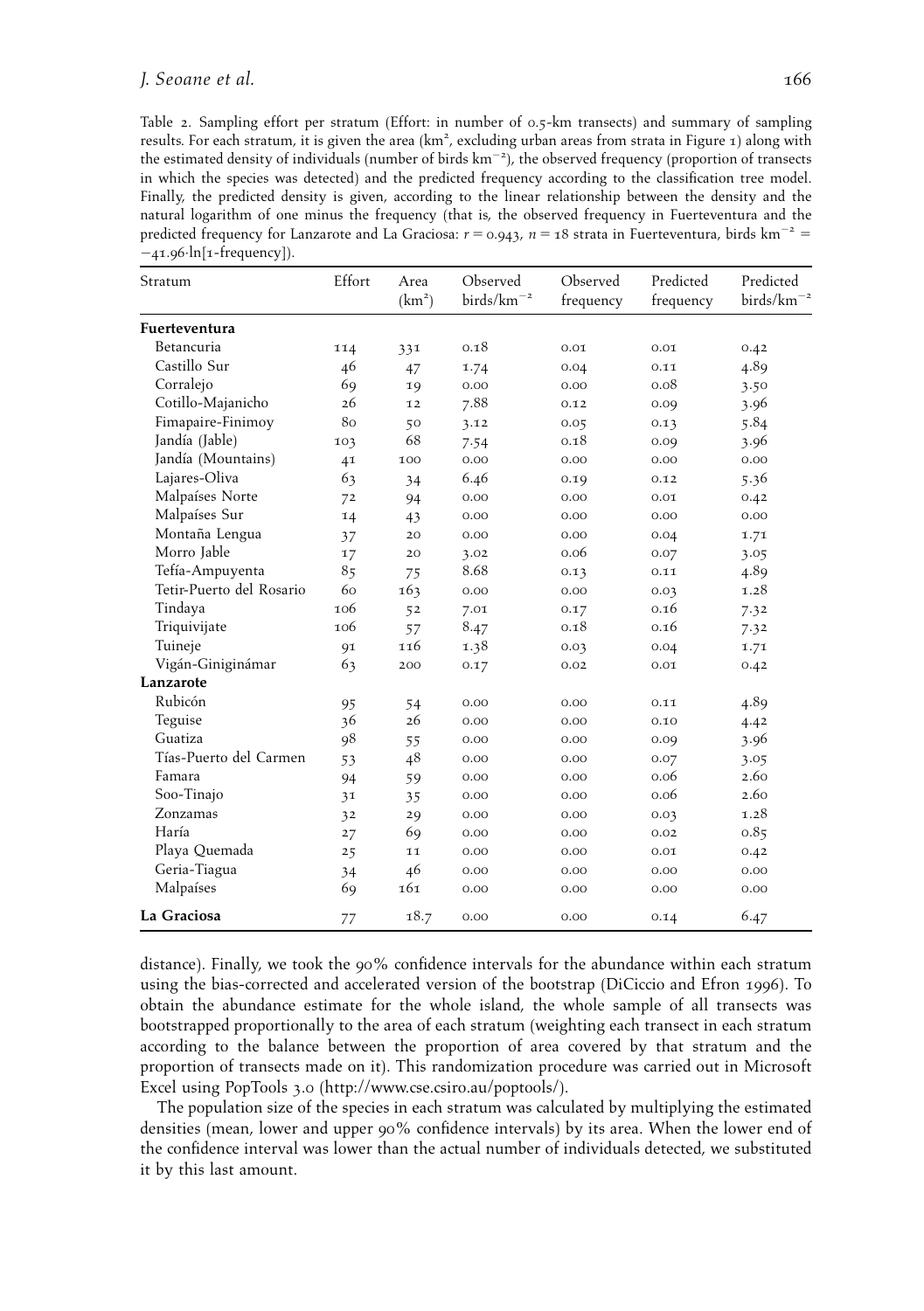#### Habitat-relationships models

Species occurrence (absence  $= 0$ ; presence  $= 1$ ) in the sample of 0.5 km line-transects in Fuertenventura was modelled with the 15 original descriptors as explanatory variables, and analysed using classification trees with Statistica 6.0 (StatSoft 2001). This is a statistical tool where the response variable undergoes successive univariate splits, according to threshold values of the explanatory variables that maximize the differences between the two resulting groups of samples. Classification trees deal with nonlinear relationships between response and explanatory variables, and with interactions among the latter, and thus are suitable for modelling complex ecological scenarios (Venables and Ripley 1999; De'Ath and Fabricius 2000). We applied misclassification costs according to the detectability of the species to account for false negatives (the recorded absence in 500 m transects not being always true). In order to do that, we defined misclassification costs as 100 for presence of the species and 55 for absence (i.e., proportional to the detectability). To classify samples in the absence or presence groups we used a threshold equal to the prevalence of the species in the whole sample of transects (7.9%). The predictive power of the obtained classification tree was evaluated by means of a cross-validation procedure using 20 fourfold random sampling iterations.

To test the adequacy of Lanzarote and La Graciosa to the Black-bellied Sandgrouse, the classification tree model built for Fuerteventura was applied to the line transects made in these islands. Likewise, the correlation between the predicted probabilities of occurrence (from the tree model) and the estimated abundance (from distance sampling) in Fuerteventura was applied to strata in Lanzarote and La Graciosa to predict the abundance that the sandgrouse could potentially reach.

We also tested for seasonal differences in habitat preferences. In order to do so, we first chose the non-urban transects that were sampled in both March and July and selected those in which we detected any Black-bellied Sandgrouse. Then we performed a multivariate analysis of variance on this reduced set of data, including the season (March, July) as a factor and the same environmental predictors used in the classification tree as response variables (except percent cover of agricultural land, and cover and height of trees, which were zero for all these transects).

#### Results

### Detectability models and abundance estimates

We did a total of 1,864 line transects during the study period in the three islands in which we registered 156 contacts with 436 individuals (only on Fuerteventura). After visual inspection of the data, the perpendicular distance was truncated at 130 m, thus excluding nine contacts with a total of 29 birds.

The best detectability model was the half-normal key function  $(W_i = 0.23)$ , although the others were fairly sensible alternatives  $(AAICc$  lower than 1.80, see Table 3). In addition, all of them provided reasonable fits according to the Cramer-von Mises goodness-of-fit test and the diagnostic plots. Confidence intervals for both the probability of detection and the effective strip width were wide, ranging from 30% to 52% of the mean value. The weighted average probability of detection within 130 m was 0.63, resulting in an average effective strip width (ESW) of 81.7 m at each side of the transect line (95% CI, 67.9–99.1).

The areas with the highest densities recorded were Cotillo-Majanicho, Jandía jable, Tefía-Ampuyenta and Triquivijate, with  $>$ 7 sandgrouse km<sup>-2</sup> (Table 2). Sandgrouse abundance was highly and significantly correlated with the frequency of occurrence of the species in the 30 sampling sectors of Fuerteventura, Lanzarote and La Graciosa ( $r = 0.958$ ,  $P < 0.001$ ; birds km<sup>-2</sup> =  $-41.96$  x  $\ln$  [1 – frequency]; data from Table 2).

The average number of sandgrouse per sampling stratum ranged from zero individuals in Jandía mountains, Montaña Lengua, Tetir-Rosario and the volcanic bedrocks, to more than 300 individuals in Jandía jable, Tefía-Ampuyenta, Tindaya and Triquivijate (Table 4). These four areas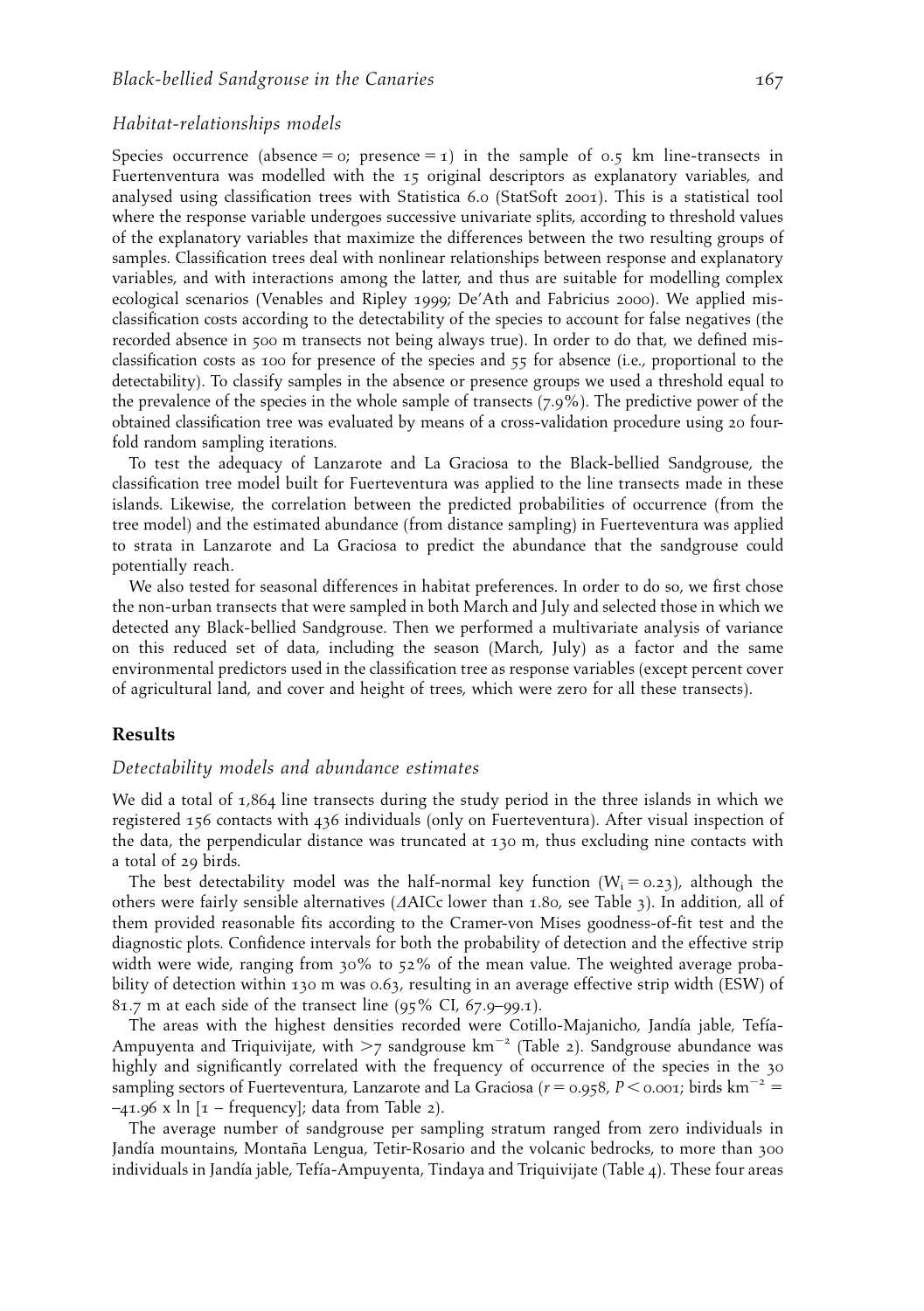Table 3. Models fitted to the detection distances truncated at 130 m ( $n = 156$  contacts with 436 individuals), ordered increasingly according to their Akaike's Information Criterion corrected for small sizes (AICc) values (i.e., from larger to smaller reliability). W is the weight given to each model according to the formula  $W_i =$  $\exp(-0.5\Delta AICc)/\Sigma$  exp(-0.5 $\Delta AICc$ ) (Burnhman and Anderson 2002). It is also given the detection probability within 130 m and its 95% confidence interval (P), and the effective strip width ESW (note that ESW =  $P^*$ 130, allowing for rounding errors). The Cramer-von Mises goodness of fit test, which measures the difference between the empirical distribution function and the probability distribution function in a quantile-quantile plot, was non-significant in every model (Buckland et al. 2004).

|                                   | <b>AAICc</b> | AICc   | W     |                       | ESW                |
|-----------------------------------|--------------|--------|-------|-----------------------|--------------------|
| Half-normal (cosine)              | $\circ$      | 1480.2 | 0.233 | $0.60$ $(0.51, 0.69)$ | 77.4 (66.9, 89.6)  |
| Half-normal (polynomial)          | 0.013        | 1480.2 | 0.231 | $0.63$ $(0.54, 0.74)$ | 82.3(70.0, 96.7)   |
| Hazard-rate (cosine)              | 0.692        | 1480.9 | 0.165 | $0.61$ $(0.47, 0.79)$ | 79.3 (61.6, 102.1) |
| Negative exponential (polynomial) | 0.832        | 1481.1 | 0.153 | $0.61$ $(0.47, 0.79)$ | 79.6 (61.3, 103.3) |
| Negative exponential (cosine)     | 1.266        | 1481.5 | 0.124 | $0.66$ (0.53, 0.82)   | 85.8(68.8, 107.4)  |
| Hazard-rate (polynomial)          | 1.798        | 1482.0 | 0.095 | $0.63$ (0.66, 0.81)   | 93.4(86.2, 105.4)  |
| Weighted average                  |              |        |       | $0.63$ $(0.52, 0.76)$ | 81.7(67.9, 99.1)   |

include only 16.7% of surface of Fuerteventura (251  $km^2$ ) but 70% of the whole sandgrouse population. The estimate of total population size was 2,906 (90% CI: 2,363-3,562) for the whole of Fuerteventura island. No birds were recorded in nearby Lanzarote or La Graciosa.

## Habitat relationships in the breeding season

The classification tree was highly significant ( $\chi^2_{10}$  = 122.5, P  $\ll$  0.001, Figure 2), with a correct prediction of presence-absence of the species in 68.6% of all transects, and 87.1% of transects

Table 4. Abundance (with 90% confidence interval) of Black-bellied Sandgrouse in the geographic areas considered. Lower-level confidence intervals marked with asterisks were estimated to be zero but are substituted here for the actual number of birds detected. No birds were registered in either Lanzarote or la Graciosa and thus we estimate that there is no current breeding population in these islands.

| Geographic area   | Abundance               | Cumulative population $(\%)$ | Cumulative area (%) |
|-------------------|-------------------------|------------------------------|---------------------|
| Tefia-Ampuyenta   | $640(367-1,097)$        | 22                           | 5                   |
| Jandia jable      | 524 (343-814)           | 40                           | 10                  |
| Triquivijate      | $494(311 - 776)$        | 58                           | 13                  |
| Tindaya           | $369(252 - 549)$        | 70                           | 17                  |
| Lajares-Oliva     | 191 (98-402)            | 77                           | 19                  |
| Tuineje           | $164(66 - 386)$         | 83                           | 27                  |
| Fimapaire-Finimoy | $160(60-347)$           | 88                           | 30                  |
| Cotillo-Majanicho | $98(35-243)$            | 92                           | 31                  |
| Castillo Sur      | $83(20-269)$            | 95                           | 34                  |
| Morro Jable       | $59(8-214)$             | 97                           | 35                  |
| Betancuria        | $59(2^{*}-325)$         | 99                           | 57                  |
| Vigan-Giniginamar | $35(1*-223)$            | 100                          | 70                  |
| Corralejo         | $O(O-O)$                | 100                          | 71                  |
| Jandia macizo     | $O(O-O)$                | 100                          | 78                  |
| Malpaises Norte   | $O(O-O)$                | 100                          | 84                  |
| Malpaises Sur     | $O(O-O)$                | 100                          | 87                  |
| Montana Lengua    | $O(O-O)$                | 100                          | 89                  |
| Tetir-Rosario     | $O(O-O)$                | 100                          | 100                 |
| Fuerteventura     | $2,906$ $(2,363-3,562)$ |                              |                     |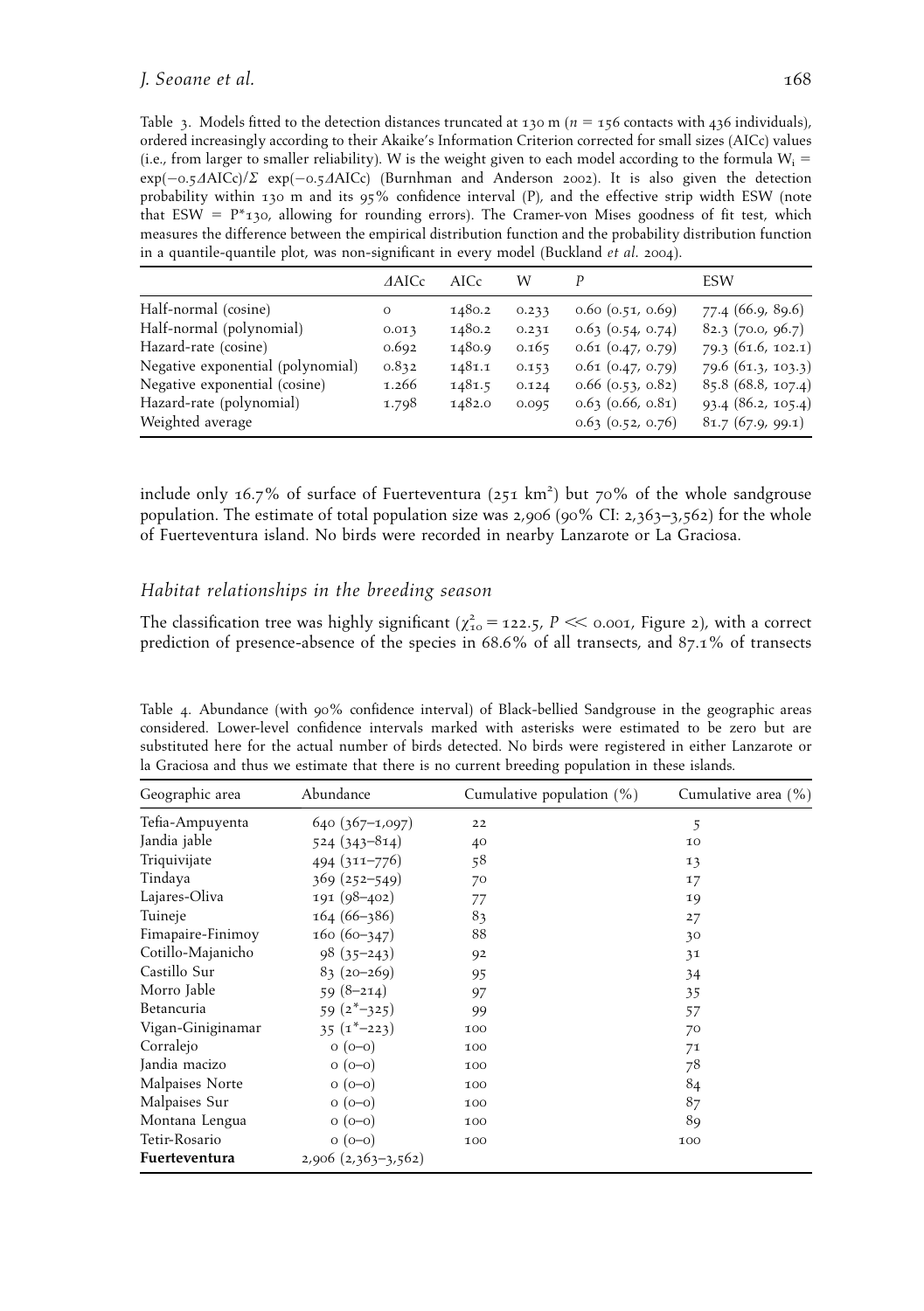

Figure 2. Classification tree describing the pattern of habitat preferences of the Black-bellied Sandgrouse in Fuerteventura (Eastern Canary Islands). The probability of presence of the species is expressed below each box as a percentage. Bold-lined boxes indicate final environmental conditions. The number of transects meeting the previous set of conditions is shown inside each box. The splitting variables and threshold values selected refer to left branches of the tree, so that right branches met opposite conditions. See Table 1 for the acronyms of the variables.

where the species was present. The 20 cross-validations showed relatively high correct classifications of the whole sample (61.8%; SD = 2.2%) or the sub-sample of the 93 transects where the species was present (70.9%; SD = 3.6%), that were significantly different from the null hypothesis (50%;  $P \le 0.001$  in both t-tests).

The most important variables in habitat preferences of Black-bellied Sandgrouse were those related to lithology. The probability of occurrence increased significantly ( $P < 0.05$  in all the splits below mentioned) in locations with a soil typology higher than 2 (compact soils) and a rock cover ranging between 0.3% and 44%. Sandgrouse avoided lava fields and stone/gravel soils with a high rock cover, although they also avoided loose sand dunes or plains without rocks or stones present. Relief characteristics also played a prominent role in the habitat preferences of the species, as the probability of occurrence was higher in areas of relatively flat terrain: less than 27.5% in maximum slope, and at altitudes above 8 m asl (i.e., avoiding strictly coastal areas). The most important vegetation habitat structure variables were tree and shrub cover: the sandgrouse was only present in completely treeless areas (cover of trees  $\lt o.1\%$ ) with shrub cover  $> 0.9\%$ . Vegetation productivity, measured by the NDVI index, determined a probability of occurrence of the sandgrouse many times higher when the NDVI was greater than 53. Finally, human influence on sandgrouse was relatively important, as the species showed a strict avoidance of cultivated fields and places near urban areas (closer than 400 m), and preferred sectors of Fuerteventura with a low density of dirt roads  $($  > 795 m per 20 ha).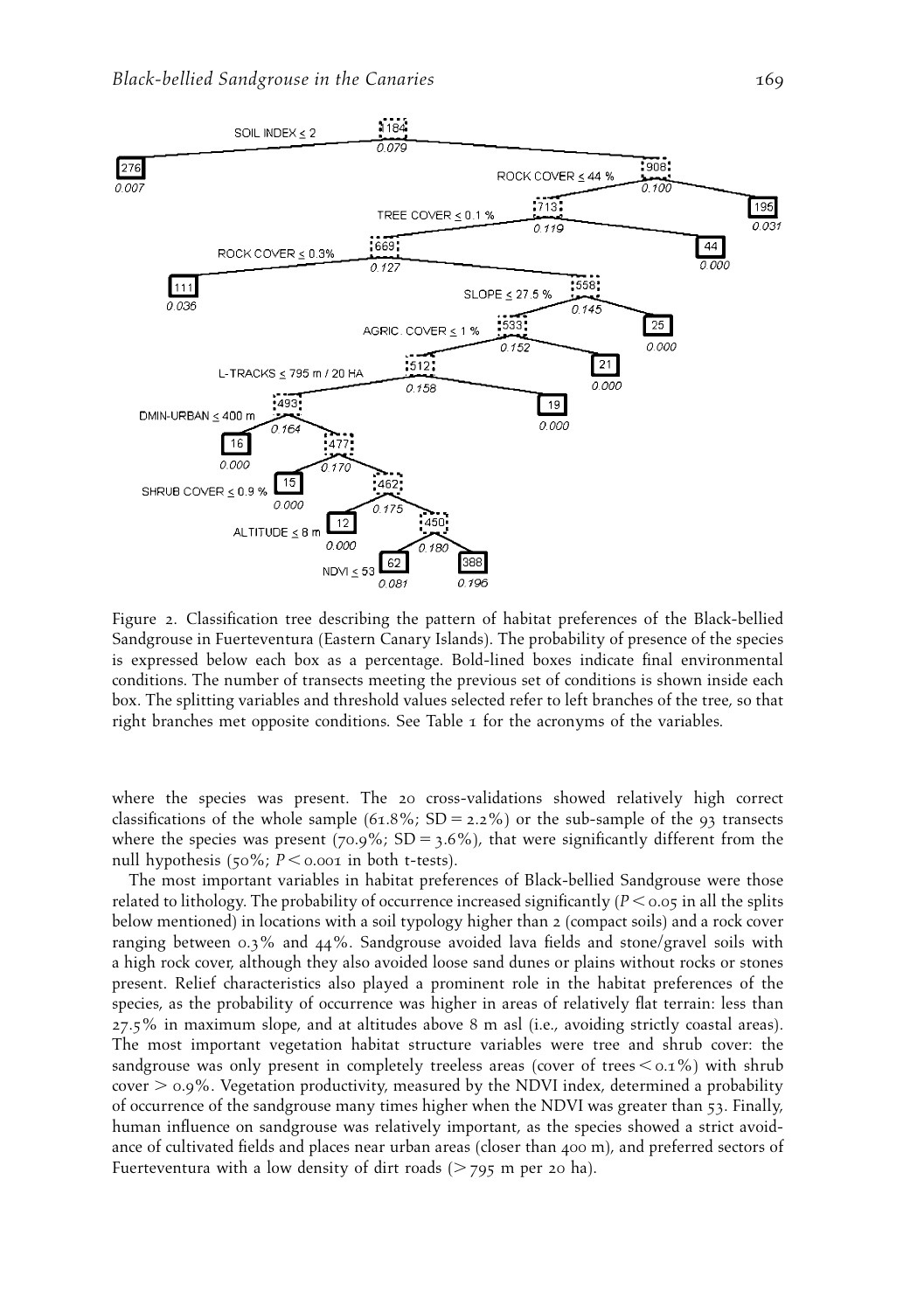Table 2 shows the predicted frequencies of occurrence of the sandgrouse in transects of 500 m in the Eastern Canary Islands according to the classification tree in Figure 2. The frequencies observed and predicted in the 18 strata of Fuerteventura were significantly correlated ( $r = 0.791$ ,  $P \le 0.001$ ). Although the species was not detected during our sampling in Lanzarote and La Graciosa in 2005, there are several sectors in these islands where the predicted frequencies of occurrence are relatively high in comparison with the frequencies observed in Fuerteventura. The sectors potentially more adequate to the Black-bellied Sandgrouse are La Graciosa, Rubicón, Teguise and Guatiza, where the predicted frequency of occurrence of the species was higher than the actual occurrence of the sandgrouse in Fuerteventura. According to the equation relating density to frequency of occurrence, sandgrouse could hypothetically reach densities as high as 4–6 birds km-<sup>2</sup> in the abovementioned sectors of Lanzarote and La Graciosa.

#### Seasonal differences in habitat relationships

A total of 602 line non-urban transects were sampled in both March and July. Within those, we detected Black-bellied Sandgrouse in 49 transects in March and 27 in August. Habitat use was significantly different between months (MANOVA,  $F_{11,64} = 2.05$ ,  $P = 0.039$ ), although seasonal differences in habitat preferences explained a low amount of variance (25.9%; Wilk's Lambda  $=$ 0.741). The distance to urban settlements was the only variable with significant seasonal differences (a posteriori one-way ANOVA:  $F_{1,74} = 7.07$ ,  $P = 0.010$ ). Sandgrouse were closer to human settlements in summer than in March (Figure 3).

The number of birds detected did not significantly vary between seasons (Wilcoxon matched pairs test:  $Z = 0.533$ ,  $P = 0.594$ ) and the number of birds recorded in the 16 sampled strata were significantly related (Spearman rank order correlation:  $r_s = 0.573$ ,  $P = 0.020$ ). The only exception



Figure 3. Minimum distance to urban settlements of 0.5 km transects where Black-bellied Sandgrouse was present in spring ( $n = 49$ ) and summer ( $n = 27$ ) in Fuerteventura working with the same sample of 602 transects common to both periods. It also shows the average minimum distance to the nearest city from all transect centres (in m).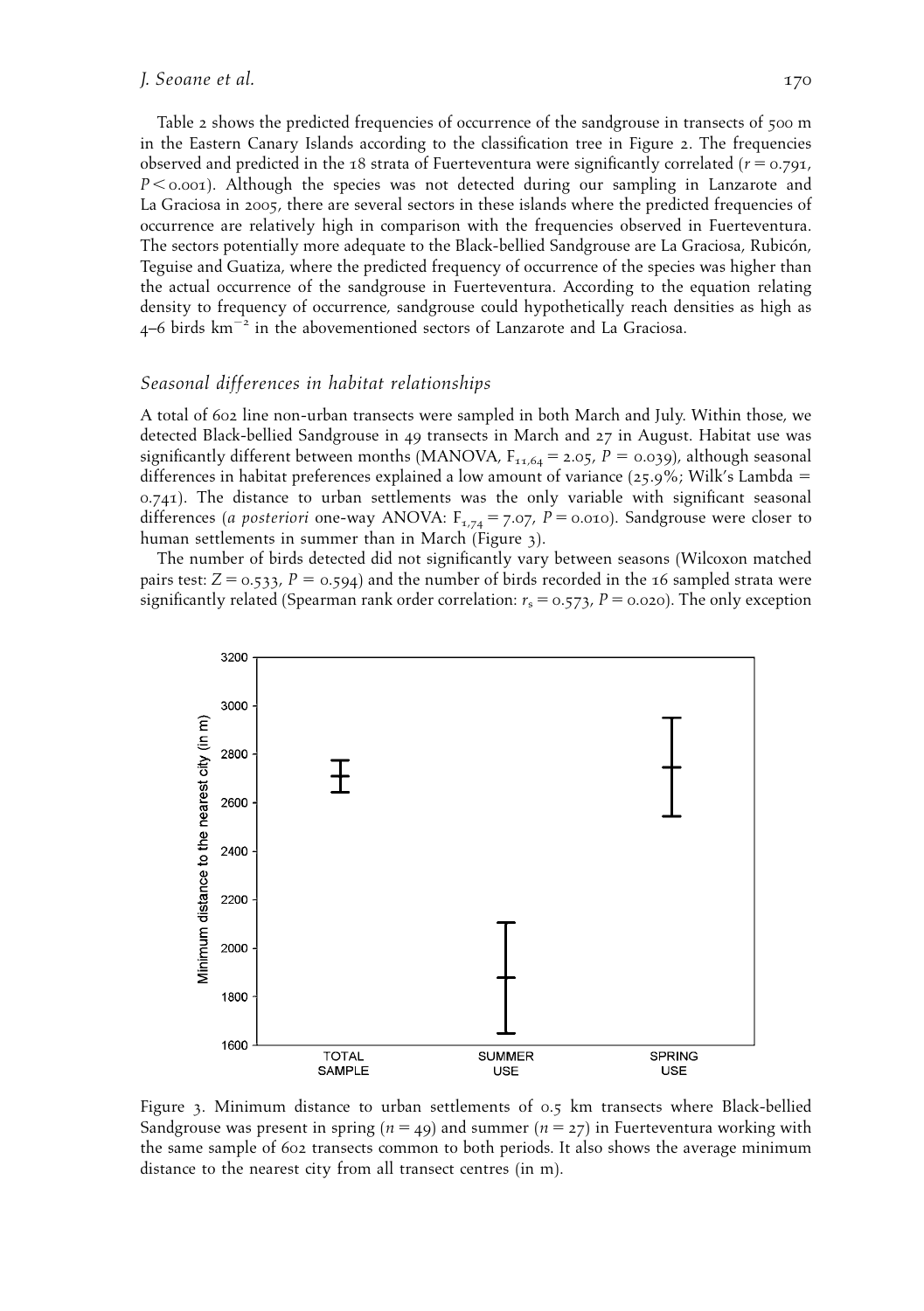to this common pattern of spatial variation in sandgrouse numbers was Lajares-Oliva and Triquivijate, which showed a notable reduction from March to summer.

#### Discussion

#### Population size and distribution

The estimated population of the Black-bellied Sandgrouse in the Canary islands is considerably larger than previously reported (Emmerson 1999; BirdLife International 2004). Several sources of bias could explain the discrepancies between the 2,906 birds reported in this study and the 700–1,200 sandgrouse estimated previously for the Canaries. First, previous counts did not consider the likelihood of underestimation due to detectability problems. Second, we made a very large sampling effort trying to cover the entire island of Fuerteventura, while previous field work was restricted only to the presumed better areas for the species on this island (350 km<sup>2</sup> in Emmerson 1999). Third, our survey was carried out at the beginning of the breeding season (March), while previous ones were made in the winter season (December–January) or in the driest part of the summer (July) when the birds may be more mobile and seemingly more difficult to census because they aggregate in large flocks. Thus, we suggest our estimate as the reference guide for future comparisons on the size of the breeding population of Black-bellied Sandgrouse in Fuerteventura.

Four geographic areas include a large part of the population (70%) in a relatively small area of the island (17% of the island area). Of these, three are largely within Special Protection Areas classified under Birds Directive and could benefit from the protection regime established there (these are Jandía jable [63% within SPA], Triquivijate [59%] and Tindaya [74%], that together group half of the island population). Contrastingly, the Tefia-Ampuyenta area, first in absolute number of individuals and in population density, is mostly unprotected (11% within SPA). Therefore, this important area should be considered in future conservation programmes of the regional Canaries Government, especially considering that it is also an important area for other bird species of conservation concern (Cream-coloured Courser Cursorius cursor: Carrascal et al. 2007; Houbara Bustard Chlamydotis undulata: Carrascal et al. 2008).

#### Habitat relationships: biotic vs. abiotic features

The pattern of habitat relationships found for the species in Fuerteventura largely agrees with those reported in continental populations, in particular the fact that its abundance correlates negatively with the extent of agricultural land in active use (Suárez *et al.* 1997; but see Cardoso et al. 2007). Abiotic features of the landscape had a much greater relevance for the Black-bellied Sandgrouse in this study, which shows that there is room for habitat selection even in apparently simple habitats in terms of human uses and vegetation structure. For example, the species mainly occurs in flat plains of compact soils with an intermediate abundance of stones, while both bare bedrock and loose sand dunes are avoided. This preference pattern may be advantageous against predation, first because the stones (and short shrubs) could help to conceal clutches (Lloyd et al. 2000; Cardoso et al. 2007; Znari et al. 2008), and second because flat ground–as opposed to undulating terrain–may help in detecting predators (Ferns and Hinsley 1995). The low dependence of the species on vegetation structure is somewhat unexpected given its seed-feeding habits and the use they make of shrubby vegetation when foraging at high temperatures (Hinsley 1994; Suárez et al. 1999; Mian 2003). This habitat relationship probably show the high capacity of the Blackbellied Sandgrouse to exploit food and the thermal patchiness of habitat under constraining environmental conditions (Hinsley et al. 1993; Hinsley 1994).

Overall, the habitat relationships of the sandgrouse do not substantially change between seasons (nor does the abundance pattern), which is in agreement with the studies in continental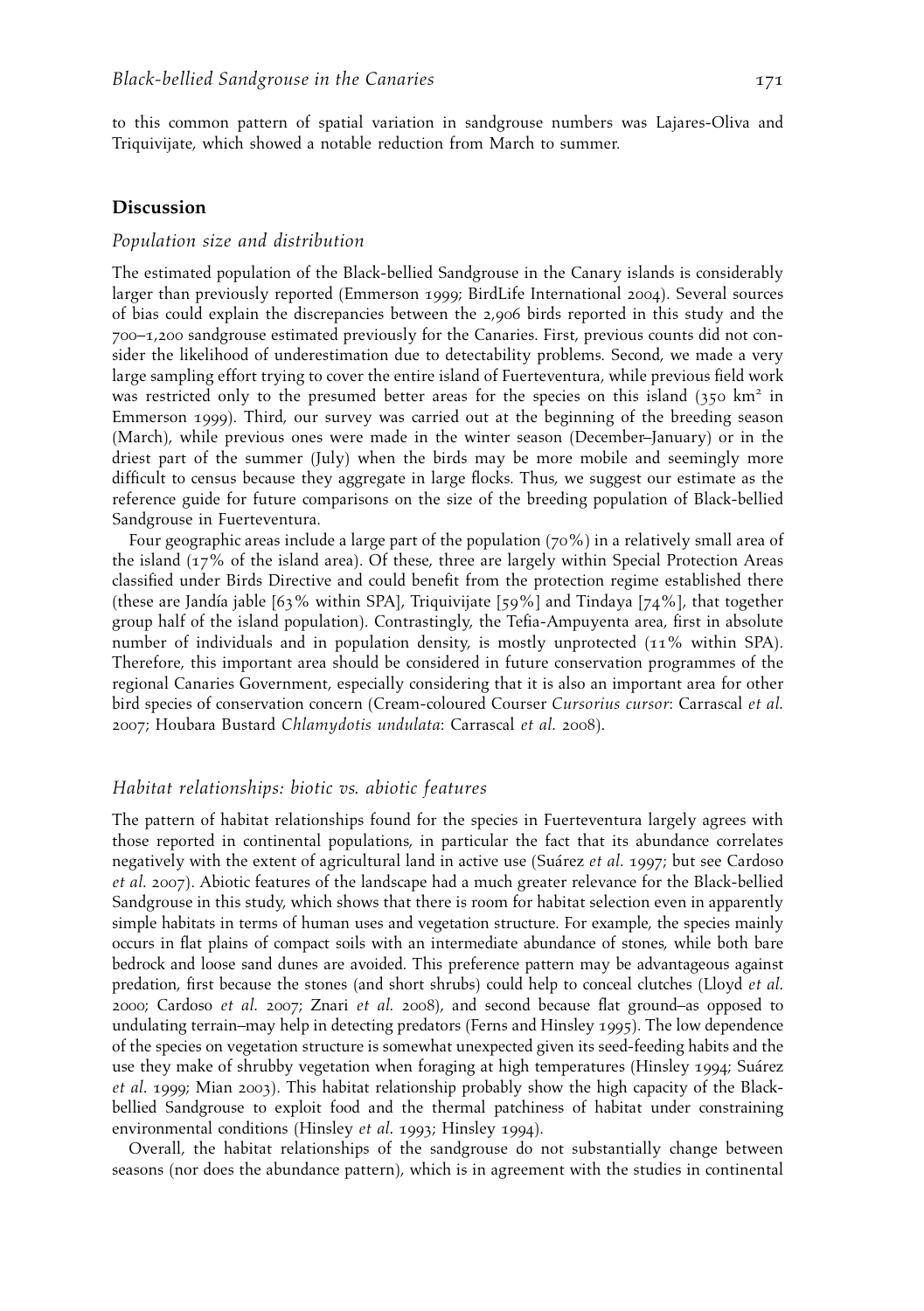populations (Martínez et al. 1998; but see Cardoso et al. 2007). Nonetheless, we identified a seasonal change linked to anthropogenic disturbance: tolerance to nearby cities and villages is higher during the summer than during the breeding period. The explanation for this seasonal change in habitat use might be the intensive use of artificial water supplies, which are mostly located around villages and attract the flocks during the severe aridity of the summer months (Knight 1989).

It is important to stress that the density of roads has a detrimental effect on the sandgrouse, as has been reported for this species in continental studies (Cardoso et al. 2007) and for a number of other steppe birds in the Western Palaearctic (Little Bustard Tetrax tetrax: Silva et al. 2004; Houbara Bustard: Carrascal et al. 2006; Cream-coloured Courser: Palomino et al. 2008). This result is particularly worrying if we take into account that infrastructure and urban development have been identified as a new threat for birds in areas that until recently maintained a large proportion of well conserved habitats (such as in Spain: Madroño *et al.* 2005). The Canaries are most vulnerable to this form of land transformation due to their small size and current pressure to devote land to recreational facilities.

## Why are there no Sandgrouse in Lanzarote?

Black-bellied Sandgrouse Pterocles orientalis orientalis are potent fliers that could seemingly cross the narrow stretch of sea between Fuerteventura and Lanzarote  $(13 \text{ km})$  or perhaps towards the northwest coast of Africa (100 km), where the same subspecies exists and shows some degree of nomadism (see references and maps in Birdguides 2004). Lanzarote and Fuerteventura are similar regarding the environmental characteristics that successfully depict the habitat preference of the species, and there is indeed evidence of a former unquantified breeding population in Lanzarote (Martín and Lorenzo 2001). In the same vein, our models predict a medium density of Black-bellied Sandgrouse in several areas of Lanzarote, most notably for those in which some sparse observations have recently been recorded (Emmerson and Lorenzo 2007). Thus, the current absence of a breeding population of Black-bellied Sandgrouse in Lanzarote is intriguing.

Lanzarote has fewer water resources than Fuerteventura, in particular natural or artificial ponds for cattle that sandgrouse use as watering-places (pers. obs. and Polatzek 1909 in Emmerson 1999). Thus, the scarcity of watering-places may constrain the potential range within the island, because availability of water has been identified as a main factor responsible for the presence of the species (Cardoso et al. 2007). Also, the present environmental conditions in the islands derive from the past history of human disturbance by agriculture and grazing, which could partly explain the absence of the species in Lanzarote. For example, in a study of biotic and abiotic factors that limited the range size of the endemic Canary Islands Stonechat (Saxicola dacotiae), Illera et al. (2006) found that habitat structure and food availability at fine scales differed between the otherwise similar islands of Lanzarote and Fuerteventura, being more favourable in the latter. The authors attribute these differences to the lasting effects of longer and stronger human impacts (via clearance of shrubs and erosion) in Lanzarote (see also Achord et al. 2003 for another example on lasting effects of previous human impacts). Similar finegrained effects may be hindering the settlement of sandgrouse in this island.

#### Acknowledgements

This paper was funded by projects CGL2005-02642 BOS of the Spanish Ministry of Educación y Ciencia and by a CENTINELA for the monitoring and management of Macaronesian endangered species (Interreg III-B Açores-Canarias-Madeira 2000–2006). We also thank Claire Jasinski for improving the English.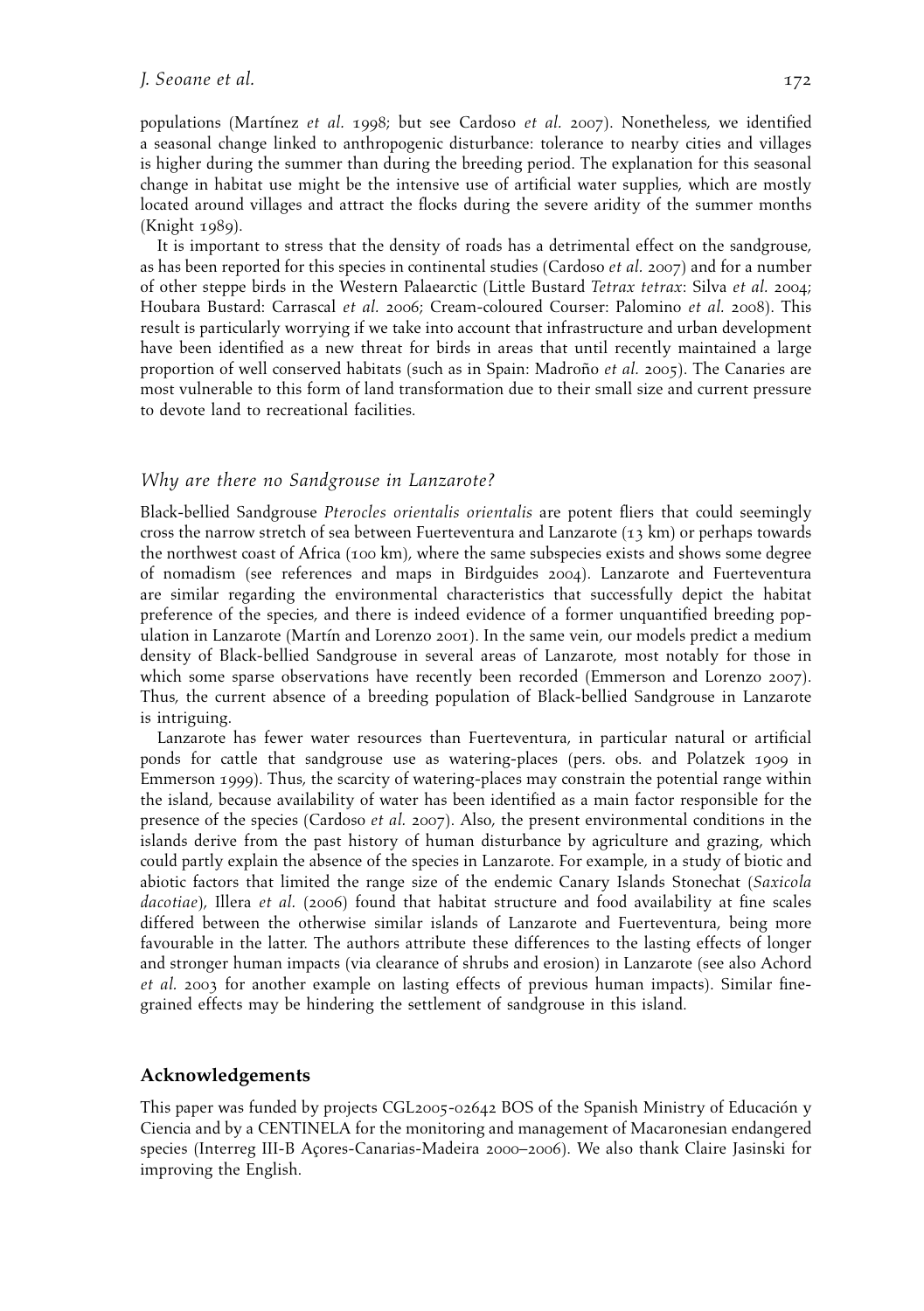# References

- Achord, S., Levin, P. S. and Zabel, R. W. (2003) Density-dependent mortality in Pacific salmon: the ghost of impacts past? Ecol. Lett. 6: 335-342.
- Bibby, C. J., Burgess, N. D., Hill, D. A. and Mustoe, S. H. (2000) Bird census techniques. London: Academic Press.
- Birdguides, L. (2004) Birds of the Western Paleartic interactive. Oxford, UK: Oxford University Press.
- BirdLife International (2000) Threatened birds of the world. Barcelona and Cambridge, UK: Lynx Edicions and BirdLife International.
- BirdLife International (2004) Birds in Europe. Population estimates, trends and conservation status. Cambridge, UK: BirdLife International.
- Buckland, S. T., Anderson, D. R., Burnham, K. P., Laake, J. L., Borchers, D. L. and Thomas, L. (2001) Introduction to distance sampling. Oxford: Oxford University Press.
- Buckland, S. T., Anderson, D. R., Burnham, K. P., Laake, J. L., Borchers, D. L. and Thomas, L. (2004) Advanced distance sampling. Oxford: Oxford University Press.
- Buckland, S. T., Marsden, S. and Green, R. E. (2008) Estimating bird abundance: making methods work. Bird Conserv. Internatn. 18: S91–S108.
- Burnham, K. P. and Anderson, D. R. (2002) Model selection and multimodel inference. A practical information-theoric approach. New York: Springer-Verlag.
- Cardoso, A. C., Poeiras, A. S. and Carrapato, C. (2007) Factors responsible for the presence and distribution of black bellied sandgrouse Pterocles orientalis in the Nature Park ''Vale do Guadiana''. Ardeola 54: 205–215.
- Carrascal, L. M., Palomino, D., Seoane, J. and Alonso, C. L. (2008) Habitat use and population density of the houbara bustard Chlamydotis undulata in Fuerteventura (Canary Islands). African J. Ecol. 46: 291–302.
- Carrascal, L. M., Seoane, J., Palomino, D. and Alonso, C. L. (2006) Preferencias de hábitat, estima y tendencias poblacionales de la avutarda hubara Chlamydotis undulata en Lanzarote y la Graciosa (Islas Canarias). Ardeola 53: 251–269.
- Carrascal, L. M., Seoane, J., Palomino, D. and Alonso, C. L. (2007) El corredor sahariano en España. I Censo Nacional (2005–2006). Madrid: SEO/BirdLife.
- Davison, A. C. and Hinkley, D. V. (1997) Bootstrap methods and their application. Cambridge: Cambridge University Press.
- De'Ath, G. and Fabricius, K. E. (2000) Classification and regression trees: a powerful yet simple technique for ecological data analysis. Ecology 81: 3178–3192.
- De Borbón, M. N., Barros, C. and De Juana, E.  $(1999)$  El gregarismo en las gangas ibérica y ortega. Pp. 195–213 in J. Herranz and F. Suárez, eds. La ganga ibérica (Pterocles alchata) y la ganga ortega (Pterocles orientalis) en España. Madrid, Spain: Ministerio de Medio Ambiente.
- De Juana, E. (1997) Family Pteroclidae (Sandgrouse). Pp. 30–59 in J. Del Hoyo, A. Elliot and J. Sargatal, eds. Handbook of the birds of the world. Volume 4. Sandgrouse to cuckoos. Barcelona: Lynx Edicions.
- DiCiccio, T. J. and Efron, B. (1996) Bootstrap confidence intervals (with discussion). Statistical Sci. 11: 189–228.
- Emmerson, K. (1999) Distribución y abundancia en las islas Canarias. Pp. 109–115 in J. Herranz and F. Suárez, eds. La ganga ibérica (Pterocles alchata) y la ganga ortega (Pterocles orientalis) en España. Madrid, Spain: Ministerio de Medio Ambiente.
- Emmerson, K. and Lorenzo, J. A. (2007) Ganga Ortega Pterocles orientalis. Pp. 258–261 in J. A. Lorenzo, ed. Atlas de las aves nidificantes en el archipielago canario (1997–2003). Madrid: Direccio´n General de Conservación de la Naturleza-Sociedad Española de Ornitología.
- Fernández-Palacios, J. M. and Martín Esquivel, J. L., eds. (2001) Naturaleza de las Islas Canarias. Ecología y conservación. Santa Cruz de Tenerife: Turquesa.
- Ferns, P. N. and Hinsley, S. A. (1995) Importance of topography in the selection of drinking sites by sandgrouse. Funct. Ecol. 9: 371–375.
- Groombridge, B., ed. (1992) Global biodiversity: status of the Earth's living resources. London: Chapman and Hall.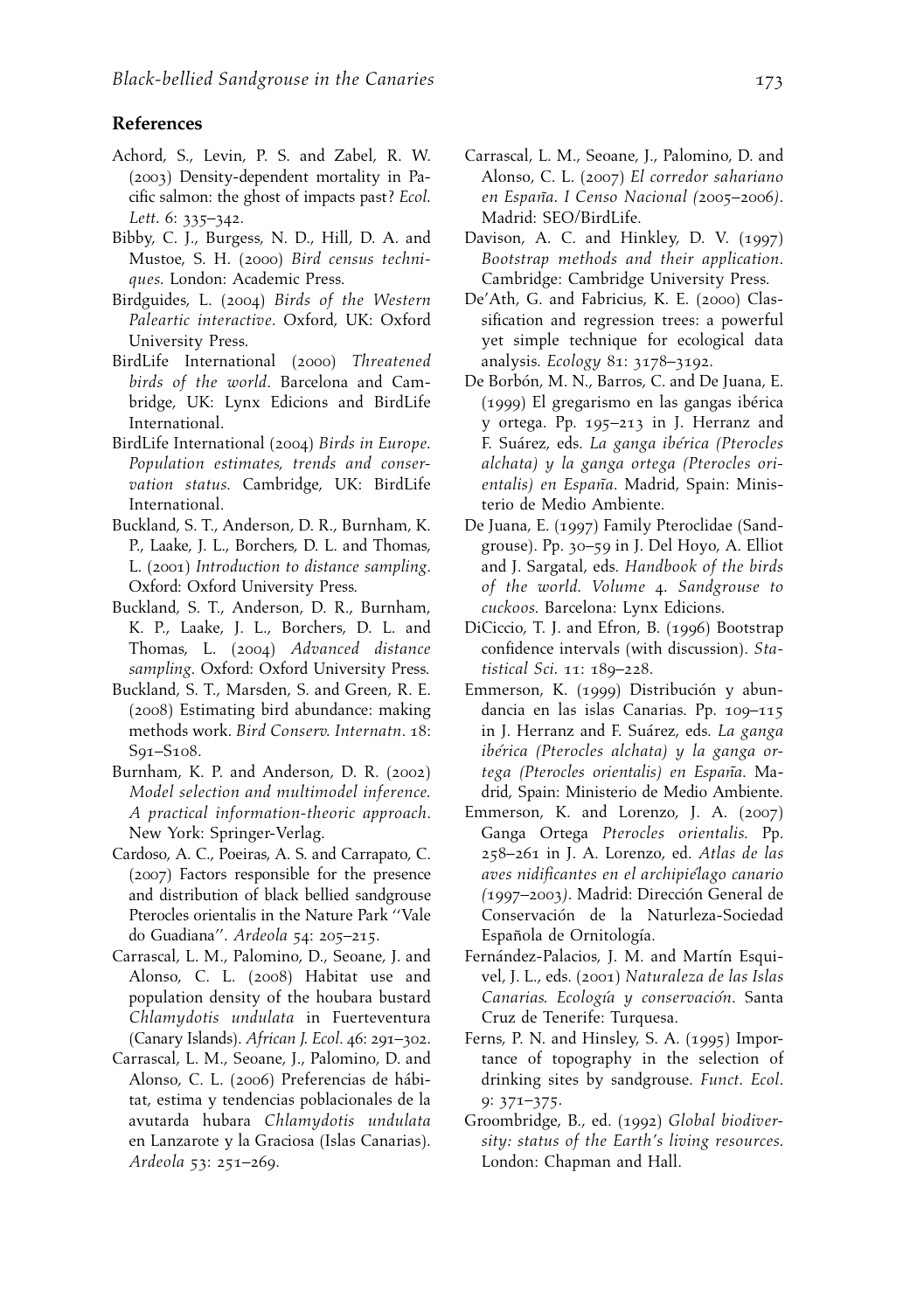- Hinsley, S. A. (1994) Daily time budgets and activity patterns of sandgrouse (Pteroclidae) in contrasting arid habitats in Spain and Israel. J. Arid Environm. 26: 373–382.
- Hinsley, S. A., Ferns, P. N., Thomas, D. H. and Pinshow, B. (1993) Black-bellied Sandgrouse (Pterocles orientalis) and Pin-tailed Sandgrouse (Pterocles alchata) - Closely related species with differing bioenergetic adaptations to arid zones. Phys. Zool. 66:  $20 - 42.$
- Illera, J. C., Diaz, M. and Nogales, M. (2006) Ecological traits influence the current distribution and range of an island endemic bird. J. Biogeog. 33: 1192–1201.
- Knight, M. H. (1989) Importance of borehole water to doves and sandgrouse in the semiarid southern Kalahari. South Afr. J. Wild. Res. 19: 42–46.
- Lloyd, P., Plaganyi, E., Lepage, D., Little, R. M. and Crowe, T. M. (2000) Nest-site selection, egg pigmentation and clutch predation in the ground-nesting Namaqua Sandgrouse Pterocles namaqua. Ibis 142: 123–131.
- Madroño, A., González, C. and Atienza, J. C., eds. 2005 Libro rojo de las aves de España. Madrid: Dirección General de Conservación de la Naturaleza-SEO/BirdLife.
- Martín, A. and Lorenzo, J. A. (2001) Aves del archipielago canario. La Laguna, Tenerife: Francisco Lemus.
- Martínez, C., Suárez, F., Yanes, M. and Herranz, J. (1998) Distribución y abundancia de la ganga iberica Pterocles alchata y la ganga ortega Pterocles orientalis en Espana. Ardeola 45: 11–20.
- Mian, A. (2003) On biology of Houbara Bustard (Chlamydotis undulata macqueenii) in Balochistan, Pakistan: influence of vegetative characters on distribution. On-Line J. Biol. Sci. 3: 484–495.
- Onrubia, A. and Andrés, T. (2005) Impact of human activities on steppic-land birds: a review in the context of the Western Palearctic. Pp. 185–209 in G. Bota, M. B. Morales, S. Mañosa and J. Camprodon, eds. Ecology and conservation of steppe-land birds. Barcelona: Lynx Edicions & Centre Tecnològic Forestal de Catalunya.
- Palomino, D., Seoane, J., Carrascal, L. M. and Alonso, C. L. (2008) Competing effects of topographic, lithological, vegetation struc-

ture and human impact in the habitat preferences of the Cream-coloured Courser. J. Arid Environm. 72: 401–410.

- Rodríguez, O., García, A. and Reyes, J. A. (2000) Estudio fitosociológico de la vegetación actual de Fuerteventura (Islas Canarias). Vieraea 28: 61–98.
- Silva, J. P., Pinto, M. and Palmeirim, J. M. (2004) Managing landscapes for the little bustard Tetrax tetrax: lessons from the study of winter habitat selection. Biol. Conserv. 117: 521–528.
- StatSoft, I. (2001). STATISTICA (data analysis software system). Tulsa, Oklahoma: StatSoft, Inc.
- Suárez, F. and Herranz, J. (2004) Ganga Ortega Pterocles orientalis. Pp. 265–269 in A. Madroño, C. González and J. C. Atienza, eds. Libro rojo de las aves de España. Madrid: Dirección General para la Biodiversidad-SEO/BirdLife.
- Suárez, F., Hervás, I., Levassor, C. and Casado, M. A. (1999) La alimentación de la ganga ibérica y la ganga ortega. Pp. 215–229 in J. Herranz and F. Suárez, eds. La ganga ibe´rica (Pterocles alchata) y la ganga ortega (Pterocles orientalis) en España. Madrid, Spain: Ministerio de Medio Ambiente
- Suárez, F., Hervás, I., Herranz, J. and Del Moral, J. C. (2006) La ganga ibérica y la ganga ortega en España: población en 2005 y me´todo de censo. Madrid: SEO/ BirdLife.
- Suárez, F., Martinez, C., Herranz, J. and Yanes, M. (1997) Conservation status and farmland requirements of pin-tailed sandgrouse Pterocles alchata and black-bellied sandgrouse Pterocles orientalis in Spain. Biol. Conserv. 82: 73–80.
- Thomas, L., Buckland, S. T., Burnham, K. P., Anderson, D. R., Laake, J. L., Borchers, D. L. and Strindberg, S. (2002) Distance sampling. Pp. 554–552 in A. H. El-Shaarawi and W. W. Piegorsch, eds. Encyclopedia of environmetrics. Chichester: John Wiley & Sons.
- Thomas, L., Laake, J. L., Strindberg, S., Marques, F. F. C., Buckland, S. T., Borchers, D. L., Anderson, D. R., Burnham, K. P., Hedley, S. L., Pollard, J. H. and Bishop, J. R. B. (2004). Distance 5.0. Release Beta 2.